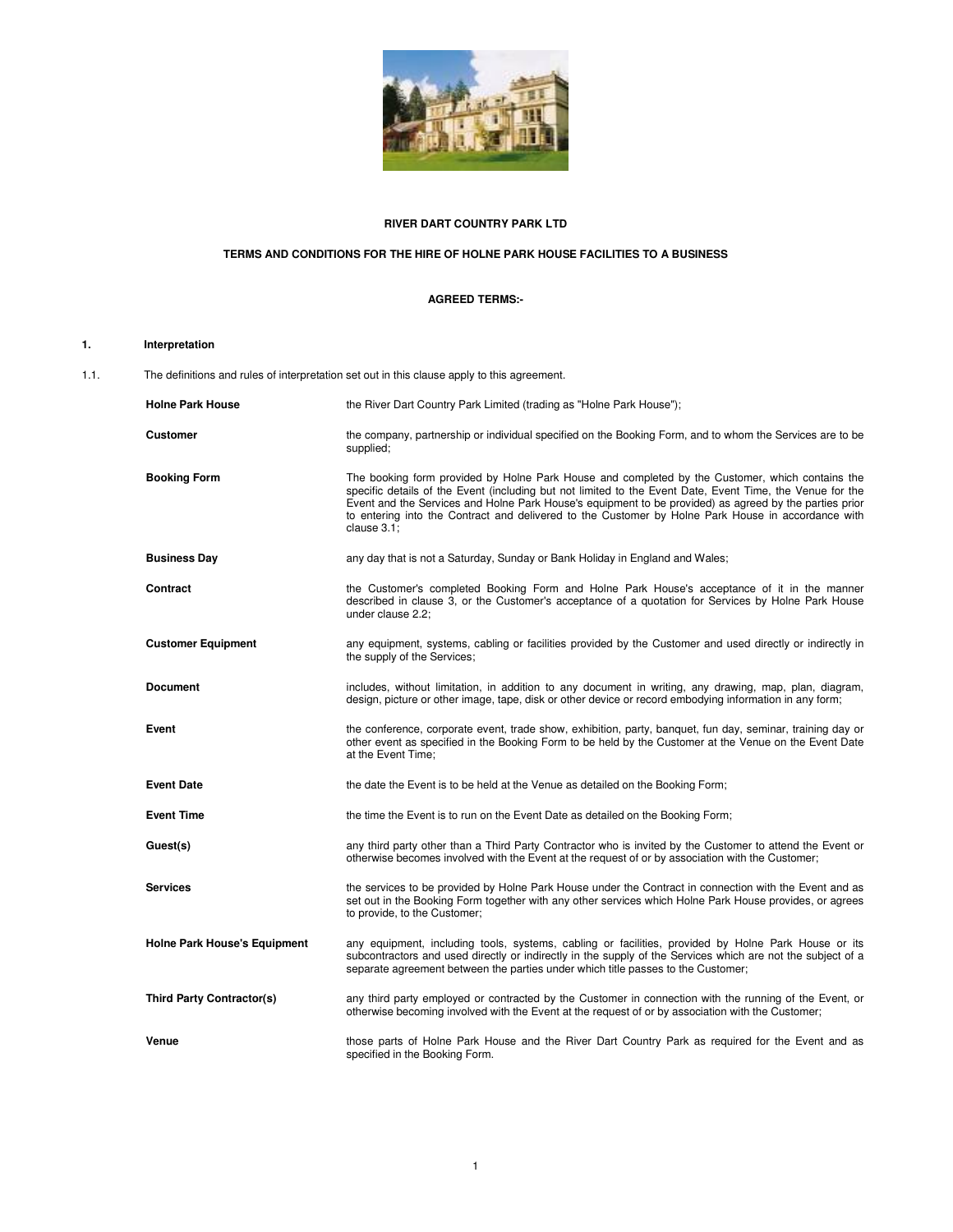- 1.2. Headings in these clauses shall not affect their interpretation.
- 1.3. A **person** includes a natural person, corporate or unincorporated body (whether or not having separate legal personality).
- 1.4. The schedule and Booking Form form part of this agreement.
- 1.5. A reference to **writing** or **written** includes faxes and e-mail.
- 1.6. References to clauses and the schedule are to the clauses and schedule of this agreement.

#### **2. Application of this Agreement**

- 2.1. The clauses and schedule of this agreement shall:
	- 2.1.1. apply to and be incorporated into the Contract; and
	- 2.1.2. prevail over any inconsistent terms or conditions contained, or referred to, in the Customer's purchase order, the Customer's standard terms and conditions, acceptance of a quotation, or specification or other Document supplied by the Customer, or implied by law, trade custom or practice.
- 2.2. The Customer's completed Booking Form, or the Customer's acceptance of a quotation for Services by Holne Park House, constitutes an offer by the Customer to purchase the Services specified in it on the terms of this agreement. No offer placed by the Customer shall be accepted by Holne Park House other than:
	- 2.2.1. by a written acknowledgement issued and executed by Holne Park House in the manner prescribed in clause 3.1.3; or
	- 2.2.2. (if earlier) by Holne Park House starting to provide the Services,

when a contract for the supply and purchase of the Services on the terms of this agreement will be established.

2.3. Quotations are given by Holne Park House on the basis that no Contract shall come into existence except in accordance with clause 2.2. Any quotation is valid for a period of thirty (30) days from its date, provided that Holne Park House has not previously withdrawn it.

# **3. Commencement and Duration**

3.1. Subject to clause 2.2 the Contract shall be formed when:

3.1.1. a non-refundable booking fee of 50% of the total sum payable to Holne Park House in relation to the Event, as specified in the Booking Form, has been paid to Holne Park House by the Customer; and

- 3.1.2. the Customer has returned a signed copy of the Booking Form to Holne Park House; and
- 3.1.3. Holne Park House has given written notice to the Customer of its receipt of the above.

# **4. Holne Park House's Obligations**

- 4.1. Holne Park House shall use reasonable endeavours to:
	- 4.1.1. provide the Services to the Customer in accordance with the Booking Form;
	- 4.1.2. meet any performance dates specified in the Booking Form. Time shall not be of the essence for performance of the Services;
- 4.1.3. observe all health and safety rules and regulations, and any other reasonable security requirements that apply at the Venue.
- 4.2. Holne Park House shall hold and maintain licences to sell alcohol and to provide evening entertainment and shall comply with all relevant legislation in relation to the Services and the installation of Holne Park House's Equipment.
- 4.3. Holne Park House shall, at the cost of the Customer, obtain all additional licences and consents and comply with all relevant legislation in relation to the Services and the use of Customer Equipment as are required for the Event. Such licences and consents shall be obtained before the Event Date, provided the Customer has provided in advance sufficient details about the Event to enable Holne Park House to determine what additional licences or consents are required and has paid the associated costs to Holne Park House.

# **5. Customer's Obligations**

- 5.1. The Customer shall:
	- 5.1.1. co-operate with Holne Park House in all matters relating to the Services;
	- 5.1.2. provide to Holne Park House, in a timely manner, any information that Holne Park House may reasonably require and ensure that it is accurate;
	- 5.1.3. ensure that all Customer Equipment is in good working order and suitable for the purposes for which it is used in relation to the Services and conforms to all relevant United Kingdom laws, standards or requirements:
	- 5.1.4. ensure that all materials, equipment and tools, drawings, specifications and data supplied by Holne Park House to the Customer shall remain the exclusive property of Holne Park House, but shall be held by the Customer in safe custody at its own risk and maintained and kept in good condition by the Customer until returned to Holne Park House, and shall not be disposed of or used other than in accordance with Holne<br>Park House's written instructions or Park House's written instructions or authorisation;
	- 5.1.5. inform Holne Park House of the number of Guests expected to attend the Event at least four (4) weeks prior to the Event Date;
	- 5.1.6. ensure that the final number of Guests does not exceed the maximum capacity for the relevant function rooms as detailed in the Booking Form;
	- 5.1.7. provide Holne Park House with a list of the names of the expected Guests and their accommodation requests at least two (2) weeks prior to the Event Date;
	- 5.1.8. provide Holne Park House with details of the required table and seating plans at least fourteen (14) days prior to the Event Date;
	- 5.1.9. comply and ensure the compliance of its employees, Third Party Contractors and Guests with all licences and consents, any conditions of such licences and consents and any decision or recommendation given by the relevant licensing officer or other licensing or entertainment authority;
	- 5.1.10. ensure that no goods or services (including, but not limited to, tickets for the Event) are sold at the Venue or anywhere on Holne Park House's premises without the written permission of Holne Park House and any relevant public authority;
	- 5.1.11. ensure that all the Customer Equipment along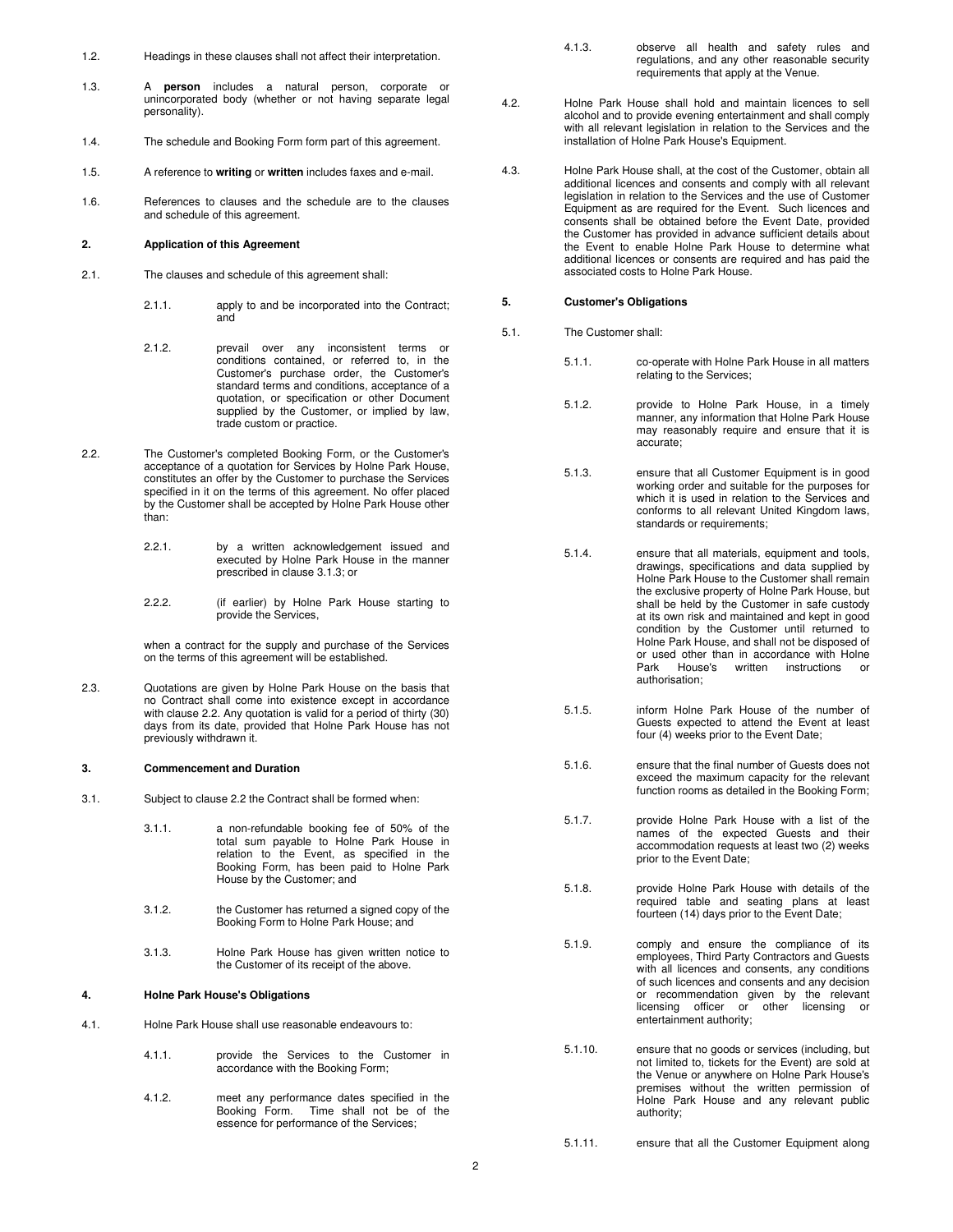with any Third Party Contractor's and Guests' property is removed from the Venue immediately upon termination of the Event, unless agreed otherwise on the Booking Form or as otherwise agreed between Holne Park House and the Customer in writing in advance of the Event.

- 5.2. If Holne Park House's performance of its obligations under the contract is prevented or delayed by any act or omission of the Customer, its Third Party Contractors, agents, subcontractors, consultants or employees, Holne Park House shall not be liable for any costs, charges or losses sustained or incurred by the Customer arising directly or indirectly from such prevention or delay.
- 5.3. The Customer shall be liable to pay to Holne Park House, on demand, all reasonable costs, charges or losses sustained or incurred by Holne Park House (including, without limitation, any direct, indirect or consequential losses, loss of profit and loss of reputation, loss or damage to property and those arising from injury to or death of any person and loss of opportunity to deploy resources elsewhere) arising directly or indirectly from the Customer's fraud, acts, omissions, negligence, failure to perform or delay in the performance of any of its obligations under the Contract, subject to Holne Park House confirming such costs, charges and losses to the Customer in writing.

## **6. Holne Park House's Rights**

- 6.1. Holne Park House reserves the right:
	- 6.1.1. at any time and on giving notice to the Customer, to substitute menu items for items of a similar type and quality and to charge the Customer for any cost incurred in making such substitutions;
	- 6.1.2. to refuse to host at the Venue any entertainment services or activities that the Customer may have arranged or to refuse entry to the Venue to any Third Party Contractor, for reasons of health and safety, in keeping with internal policies and standards of Holne Park House from time to time or for any other reason at Holne Park House's reasonable discretion;
	- 6.1.3. to refuse access to its premises by any vehicle it considers may cause damage to its property, including any vehicle displayed at the venue under clause 9.4;
	- 6.1.4. to remove from the Venue any Third Party Contractor or Guest who behaves unacceptably (in Holne Park House's opinion);
	- 6.1.5. to amend any clause in this agreement in light of developments in the law or internal policy.

# **7. Third Party Contractors**

- 7.1. The Customer shall provide a list of all Third Party Contractors to Holne Park House at least four (4) weeks prior to the Event Date.
- 7.2. Holne Park House does not accept any liability for the acts or omissions of Third Party Contractors.
- 7.3. The Customer shall ensure that all Third Party Contractors obtain and/or maintain adequate insurance to cover any property and/or equipment they bring to the Venue and any liability they may incur to Holne Park House or to any third party in connection with the Event. A copy of the policy or the certificate validating such insurance must be provided to Holne Park House before the Event.

## **8. Access to the Venue**

8.1. Holne Park House shall permit the Customer access to the Venue prior to the Event at a mutually acceptable time and date.

- 8.2. Free car parking will be available for the Customer, Third Party Contractors and Guests up to a maximum capacity of 100 vehicles suitable for parking in a standard passenger vehicle parking space.
- 8.3. Unless otherwise agreed between the parties in writing in advance of the Event, the Customer will ensure:
	- 8.3.1. that the Event is brought to a close by the end of the Event Time. The Customer shall be liable to a charge of £150 plus VAT per hour for every hour or part of an hour that the Event continues beyond this time; and
	- 8.3.2. that any bedroom accommodation required for the Event and specified in the Booking Form is vacated by 10 am on the last day of the Event or the day of departure as specified in the Booking Form, unless agreed otherwise in advance of the Event Date.
- 8.4. The availability of other parts of the Venue required for the Event will be agreed by the parties and set out in the Booking Form.
- 8.5. The Customer acknowledges and accepts that it may not have exclusive access to the Venue on the Event Date.

### **9. Health and Safety**

- 9.1. The Customer shall:
	- 9.1.1. comply and ensure that Third Party Contractors and Guests comply at all material times with all fire, electrical and health and safety laws and regulations including, but not limited to, the Fire Precautions Act 1971;
	- 9.1.2. ensure that all Customer Equipment and any other property brought into the Venue are safe, comply with all necessary legislation, and as far as possible are made of non-flammable materials;
	- 9.1.3. ensure during the course of the event that fire exits and fire exit signs are not obscured, or that adequate temporary signs are erected;
	- 9.1.4. ensure that any electrical contractors are NICEICI, EEA or IEE registered and provide Holne Park House with written evidence of such affiliations at Holne Park House's request;
	- 9.1.5. obtain prior written consent from Holne Park House to fix any items to the walls, floors or ceilings of the Venue;
	- 9.1.6. obtain prior written consent from Holne Park House to use smoke machines, lasers, fireworks, cracked oil, dry ice or any form of pyrotechnic. Any such consent given by Holne Park House is without prejudice to the obligations imposed by this clause 9 and does not affect the liability of the Customer as set out in clause 5.3.
- 9.2. Equipment creating flames or any other fire hazard, such as flammable lanterns, is not permitted at the Venue or anywhere on Holne Park House's premises.
- 9.3. Fireworks are only permitted at the Venue:
	- 9.3.1. if obtained from a supplier recommended by Holne Park House; and
	- 9.3.2. between 1<sup>st</sup> October and Easter of the following calendar year; and
	- 9.3.3. before 10 pm; and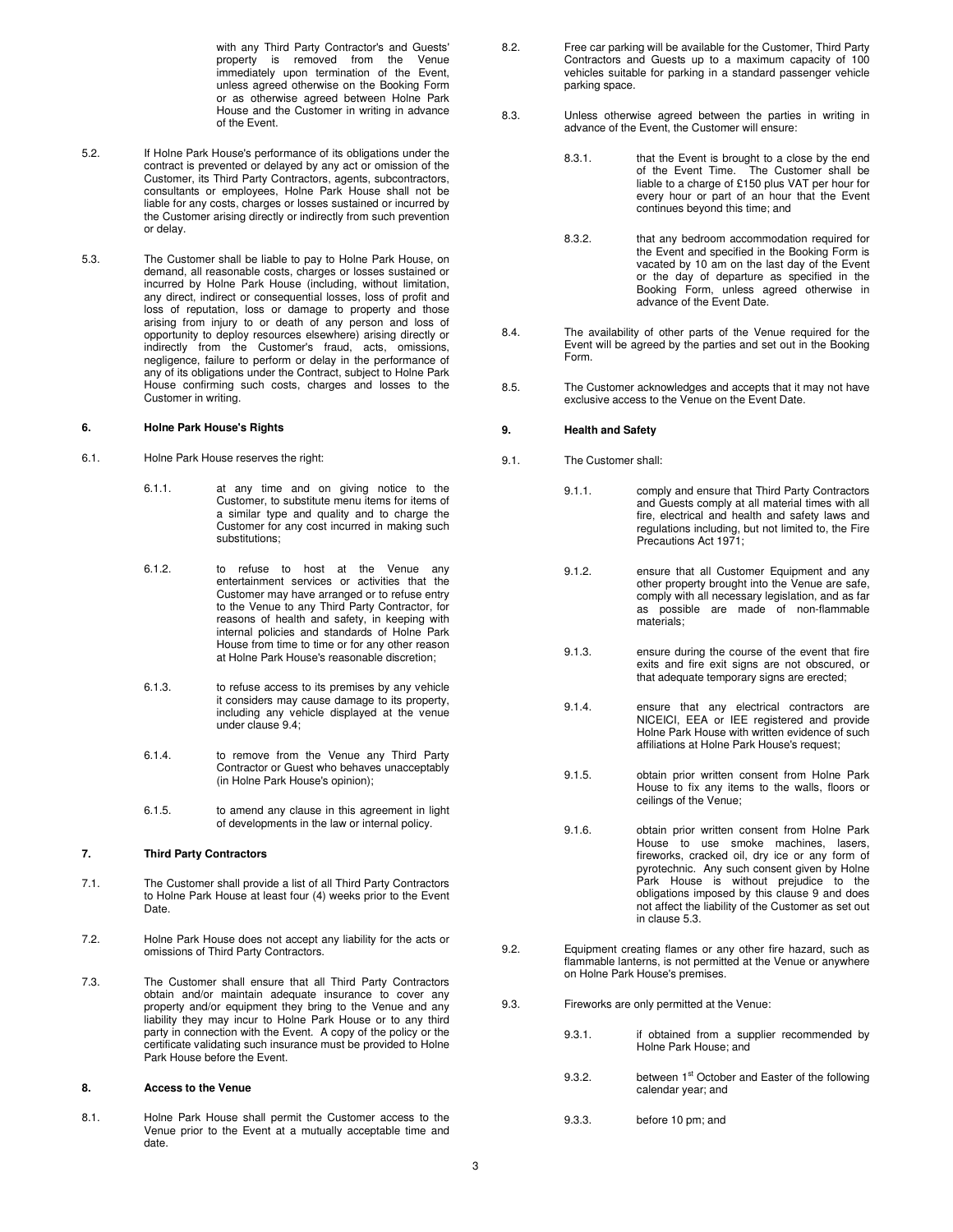- 9.3.4. with the written permission of Holne Park House; and
- 9.3.5. upon payment by the Customer to Holne Park House of a £500 damages deposit, which will be returned after the Event and when Holne Park House has satisfied itself that no damage was caused by the fireworks. This clause is without prejudice to clause 5.3 and does not limit the liability of the Customer as set out in that clause.
- 9.4. Where motor vehicles are to be displayed at the Venue or otherwise used in connection with the Event, the Customer shall ensure that the vehicle is clean (to a standard Holne Park House considers appropriate) and that oil drip trays are used (wherever Holne Park House considers this is necessary).
- 9.5. Although the Customer may notify Holne Park House of its or its Guests' particular dietary requirements, Holne Park House cannot and does not guarantee that the environment in which food provided in connection with the Event is prepared will be free of nuts, wheatgerm, eggs, dairy products or any other product that may cause a consumer to have an allergic reaction.
- 9.6. Holne Park House reserves the right to carry out an evacuation of the Venue both in a real emergency or test scenario as far as is necessary to ensure compliance with health and safety legislation and will not be liable for any loss or damage or delay to the Event as a result.

#### **10. Charges and Payment**

- 10.1. The total price for the Services shall be the amount set out in the Booking Form as well as the costs of any additional Services or Holne Park House's equipment not agreed in the Booking Form but to be supplied during the Event.
- 10.2. Prior to the Event Holne Park House will issue an invoice based on the expected number of Guests (as provided in accordance with clause 5.1.5), the Services to be provided and any other requirements agreed between Holne Park House and the Customer (the "Interim Invoice"). The Interim Invoice will be payable to a bank account nominated in writing by Holne Park House:
	- 10.2.1. within fourteen (14) days of issue; and
	- 10.2.2. at least twenty-eight (28) days before the Event; or
	- 10.2.3. immediately if the Customer places its purchase order and/or the Contract is entered into less than twenty-eight (28) days before the Event is due to take place. In this case payment of the Interim Invoice will be required as confirmation of the booking.
- 10.3. Without prejudice to the Customer's obligation under clause 5.1.6 the parties agree that where the number of Guests in attendance at the Event exceeds the expected final number of Guests as provided to Holne Park House by the Customer in accordance with clause 5.1.5, the attendance of such additional Guests shall be charged at an additional cost to the Customer. Holne Park House shall be under no obligation to permit entry to the Venue to any Guests, employees or Third Party Contractors in excess of such maximum capacity.
- 10.4. The parties agree that where the number of Guests in attendance at the Event is lower than the expected final number of Guests as provided to Holne Park House by the Customer in accordance with clause 5.1.5, the amount paid by Holne Park House to the Customer under the Interim Invoice will not be refunded.
- 10.5. Holne Park House shall issue an invoice based on the attendance of additional Guests as described in clause 10.3, any additional Services and/or use of Holne Park House's Equipment required during the event but not agreed in advance (the "Final Invoice"). The Final Invoice will be payable within fourteen (14) days of issue to a bank account

nominated in writing by Holne Park House.

- 10.6. Holne Park House reserves the right to increase food and beverage prices, on giving notice to the Customer, in order to reflect increases in the costs incurred by Holne Park House in connection with the same.
- 10.7. The Customer shall notify Holne Park House of:
	- 10.7.1. any disputed item contained in the Interim Invoice or the Final Invoice within ten (10) Business Days of its receipt; or
	- 10.7.2. any change to the billing address provided on the Booking Form as soon as is reasonably practicable.
- 10.8. Without prejudice to any other right or remedy that it may have, if the Customer fails to pay Holne Park House on the due date, Holne Park House may:
	- 10.8.1. charge interest on such sum from the due date for payment at the annual rate of 3% above the base lending rate from time to time of NatWest Bank accruing on a daily basis and being compounded quarterly until payment is made, whether before or after any judgment and the Customer shall pay the interest immediately on demand. Holne Park House may claim interest under the Late Payment of Commercial Debts (Interest) Act 1998; and
	- 10.8.2. if the unpaid invoice is the Interim Invoice, cancel or postpone the Event until full payment has been made.
- 10.9. Time for payment shall be of the essence of the Contract.
- 10.10. All sums payable to Holne Park House under the Contract shall become due immediately on its termination, despite any other provision. This clause 10.10 is without prejudice to any right to claim for interest under the law, or any such right under the Contract.
- 10.11. Holne Park House may, without prejudice to any other rights it may have, set off any liability of the Customer to Holne Park House against any liability of Holne Park House to the Customer.

## **11. Limitation of liability - THE CUSTOMER'S ATTENTION IS PARTICULARLY DRAWN TO THIS CLAUSE**

- 11.1. This clause 11 sets out the entire financial liability of Holne Park House (including any liability for the acts or omissions of its employees, agents, consultants, and subcontractors) to the Customer in respect of:
	- 11.1.1. any breach of the Contract by Holne Park House, or its employees, agents or subcontractors;
	- 11.1.2. any use made by the Customer of Holne Park House's Equipment, the Services or any part of them; and
	- 11.1.3. any representation, statement or act or omission (including liability in tort (including negligence), breach of contract or otherwise) arising under or in connection with the Contract.
- 11.2. To the fullest extent permitted by law all conditions, warranties and other terms implied by statute, common law or the law of equity are excluded from this agreement.
- 11.3. Holne Park House's total liability in contract, tort (including negligence or breach of statutory duty), misrepresentation, restitution or otherwise arising in connection with the performance, or contemplated performance, of the Contract shall be limited to the price paid for the Services.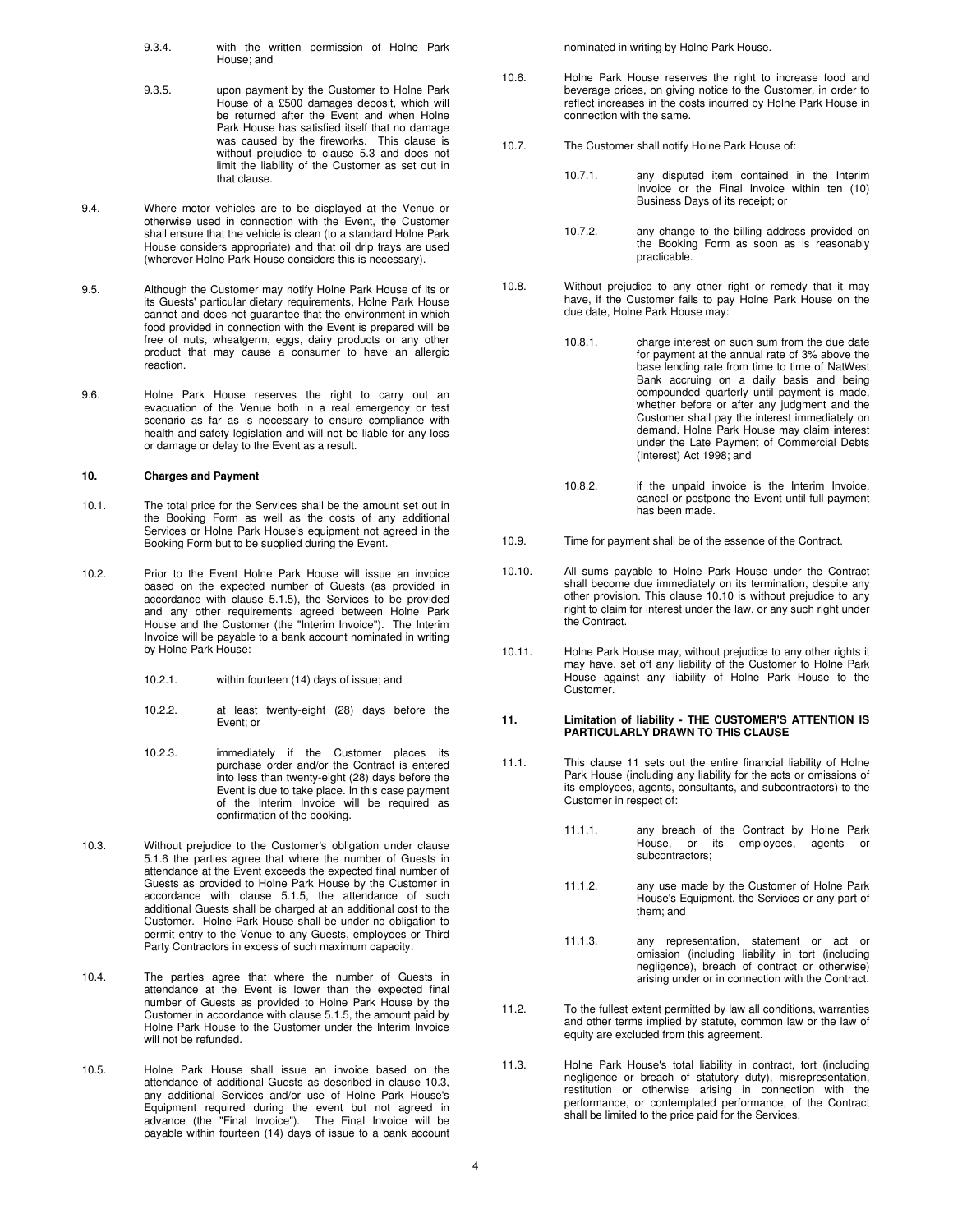- 11.4. Nothing in this agreement limits or excludes the liability of Holne Park House:
	- 11.4.1. for death or personal injury resulting from negligence; or
	- 11.4.2. for any damage or liability incurred by the Customer as a result of fraud or fraudulent misrepresentation by Holne Park House; or
	- 11.4.3. for any liability incurred by the Customer as a result of any breach by Holne Park House of the condition as to title or the warranty as to quiet possession implied by section 2 of the Supply of Goods and Services Act 1982.
- 11.5. Subject to Clauses 11.3 and 11.4 Holne Park House shall not be liable for:
	- 11.5.1. loss of income or revenue; or
	- 11.5.2. loss of business; or
	- 11.5.3. loss of opportunity; or
	- 11.5.4. loss or damage to goods including vehicles; or
	- 11.5.5. loss of profit or contract; or
	- 11.5.6. loss or corruption of data or information; or
	- 11.5.7. wasted management and/or staff and/or office time; or
	- 11.5.8. any failure on the part of Holne Park House or any band or entertainment recommended by Holne Park House and listed in the Booking Form to perform to a particular standard; or
	- 11.5.9. any other indirect, special and /or consequential loss or damage,

in each case whether direct, indirect, special and/or consequential loss or damage.

#### **12. Data protection**

- 12.1. The Customer acknowledges and agrees that details of the Customer's name, address and payment record may be submitted to a credit reference agency, and personal data will be processed by and on behalf of Holne Park House in connection with the Services.
- 12.2. The Customer warrants that all the information it provides to Holne Park House has been collected, processed and disclosed so as to comply with the Data Protection Act 1998 and that all the necessary consents in relation to such collection, processing and disclosure have been obtained.
- 12.3. The Customer acknowledges and agrees that Holne Park House may take photographs and/or video recordings of the Event and that Holne Park House may use the same for promotional purposes. The Customer warrants that it will obtain all necessary consents from Guests, employees and Third Party Contractors to permit Holne Park House to lawfully exercise its rights granted under this clause. Further, the Customer acknowledges and accepts that the entrance of a Guest, employee or Third Party Contractor to the Venue is subject to such Guest, employee or Third Party Contractor giving this consent. Holne Park House reserves the right, without any resulting recourse to the Customer, to prevent the entry into the Venue of any Guest, Customer, employee or Third Party Contractor who has not given such consent.

#### **13. Termination and Cancellation**

13.1. The Customer may terminate the Contract immediately on giving written notice to Holne Park House but will be liable to pay to Holne Park House any cancellation fees payable to third party contractors engaged by Holne Park House at the

specific request of the Customer, and:

- 13.1.1. the total sum due under the Contract as specified in the Booking Form where such notice is served less than twenty eight (28) days prior to the Event; or
- 13.1.2. 75% of the total sum due as specified in the Booking Form where such notice is served between four (4) and twelve (12) weeks before the Event.
- 13.2. Following termination by the Customer in accordance with clause 13.1 Holne Park House may at its absolute discretion refund such proportion of the sum paid by the Customer as Holne Park House considers reasonable in the circumstances, such circumstances to include in particular whether Holne Park House has been able to enter into a similar contract with a third party on the Event date.
- 13.3. The booking fee quoted in the Booking Form will not be repayable to the Customer upon termination of the Contract for whatever reason.
- 13.4. Without prejudice to any other rights or remedies which the parties may have, either party may terminate the Contract without liability to the other immediately on giving notice to the other if:
	- 13.4.1. the other party fails to pay any amount due under the Contract on the due date for payment and remains in default not less than seven (7) days after being notified in writing to make such payment; or
	- 13.4.2. the other party commits a material breach of any of the terms of the Contract and (if such a breach is remediable) fails to remedy that breach within thirty (30) days of that party being notified in writing of the breach; or
		- 13.4.3. the other party is deemed unable to pay its debts or (being a natural person) as having no reasonable prospect of so doing, within the meaning of the Insolvency Act 1986; or
	- 13.4.4. the other party suspends or ceases, or threatens to suspend or cease, to carry on all or a substantial part of its business.
- 13.5. The parties acknowledge and agree that any breach of clauses 5, 7, 9 or 10 shall constitute a material breach for the purposes of this clause 13.
- 13.6. In the interests of clarity, an unsuccessful application for a licence or consent in accordance with clause 4.3 is not in itself a ground for cancellation of the Event or termination of the Contract.
- 13.7. Holne Park House reserves the right to terminate the Contract and cancel the Event at any time if Holne Park House believes that damage to the Venue or to Holne Park House's Equipment has been caused or is likely to be caused.
- 13.8. On termination of the Contract for any reason the accrued rights and liabilities of the parties as at termination and the continuation of clauses 10, 11, 11.5, 13, 16, 17 and 22 shall not be affected.

### **14. Force Majeure**

14.1. Holne Park House shall have no liability to the Customer under the Contract if it is prevented from, or delayed in performing, its obligations under the Contract or from carrying on its business by acts, events, omissions or accidents beyond its reasonable control, including (without limitation) strikes, lockouts or other industrial disputes (whether involving the workforce of Holne Park House or any other party), failure of a utility service or transport network, act of God, war, riot, civil commotion, terrorist action, malicious damage, compliance with any law or governmental order, rule, regulation or direction, accident, breakdown of plant or machinery, fire,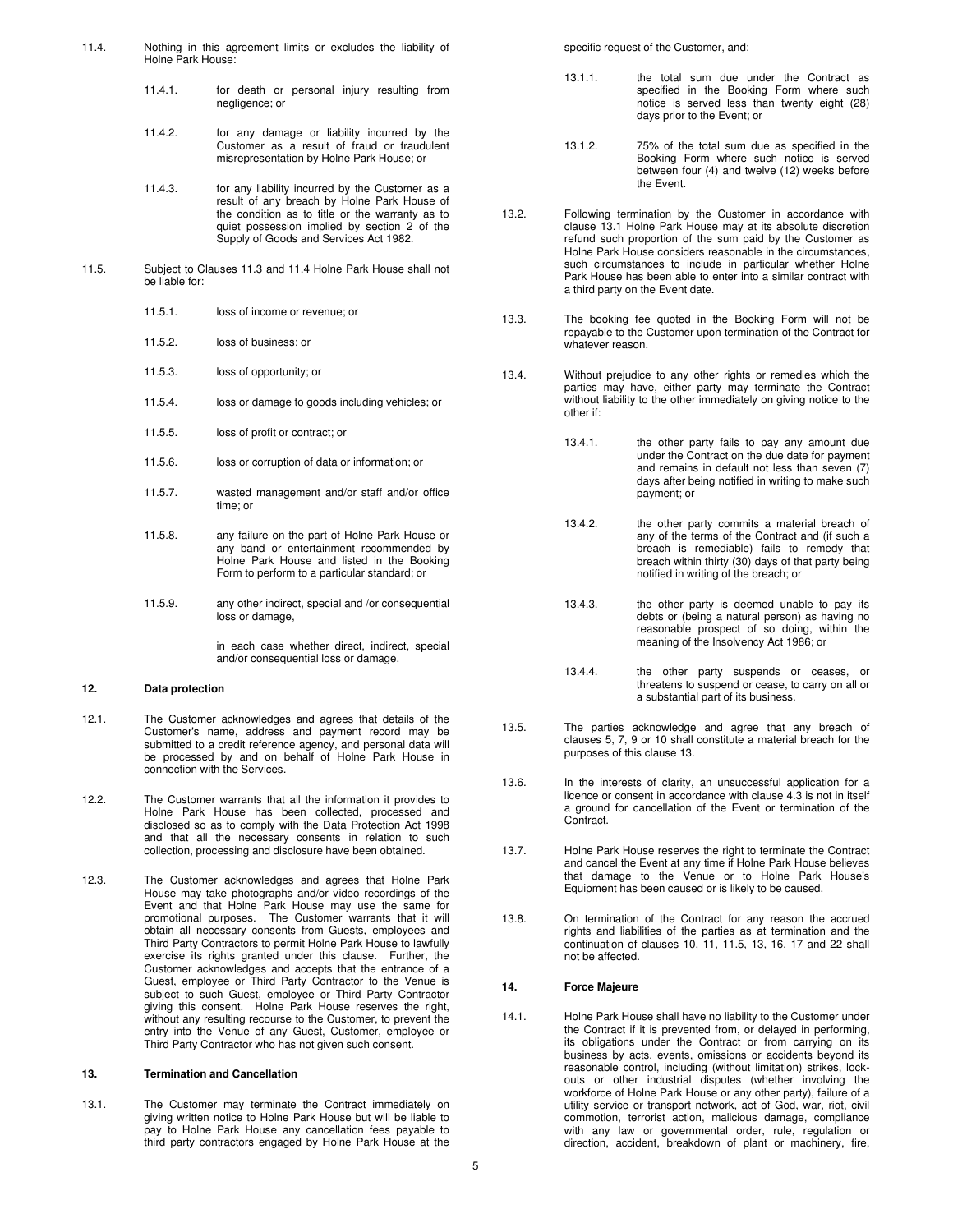flood, storm, other extremely adverse weather conditions or default of Holne Park Houses or subcontractors.

14.2. In a situation to which clause 14.1 applies Holne Park House reserves the right, without liability for any loss or damage suffered by the Customer or its Third Party Contractors, to substitute the Venue for an alternative venue in the same locality and to the same objective standard (in Holne Park House's reasonable opinion) as the Venue or to terminate the contract upon giving written notice to the Customer.

### **15. Variation**

- 15.1. Holne Park House may, from time to time and without notice, change the Services in order to comply with any applicable law, safety or statutory requirements, provided that such changes do not materially affect the nature, scope of, or the charges for the Services. Holne Park House may, from time to time change the Services, provided that such changes do not materially affect the nature or quality of the Services and, where practicable, it will give the Customer at least twentyeight (28) notice of any change.
- 15.2. Subject to clauses 6.1.1, 6.1.5, 10.6 and 15.1, no variation of the Contract or this agreement or of any of the documents referred to in them shall be valid unless it is in writing and signed by or on behalf of each of the parties.

## **16. Waiver**

- 16.1. A waiver of any right under the Contract is only effective if it is in writing and it applies only to the circumstances for which it is given. No failure or delay by a party in exercising any right or remedy under the Contract or by law shall constitute a waiver of that (or any other) right or remedy, nor preclude or restrict its further exercise. No single or partial exercise of such right or remedy shall preclude or restrict the further exercise of that (or any other) right or remedy.
- 16.2. Unless specifically provided otherwise, rights arising under the Contract are cumulative and do not exclude rights provided by law.

## **17. Entire agreement**

- 17.1. The Contract constitutes the whole agreement between the parties and supersedes all previous agreements between the parties relating to its subject matter.
- 17.2. Each party acknowledges that, in entering into the Contract, it has not relied on, and shall have no right or remedy in respect of, any statement, representation, assurance or warranty (whether made negligently or innocently) other than for breach of contract, as expressly provided in the Contract.

## **18. Assignment**

- 18.1. The Customer shall not, without the prior written consent of Holne Park House, assign, transfer, charge, mortgage, subcontract or deal in any other manner with all or any of its rights or obligations under the Contract.
- 18.2. Holne Park House may at any time assign, transfer, charge, mortgage, subcontract or deal in any other manner with all or any of its rights under the Contract and may subcontract or delegate in any manner any or all of its obligations under the Contract to any third party or agent.
- 18.3. Each party that has rights under the Contract is acting on its own behalf and not for the benefit of another person.

## **19. No partnership or agency**

Nothing in the Contract is intended to, or shall be deemed to, constitute a partnership or joint venture of any kind between any of the parties, nor constitute any party the agent of another party for any purpose. No party shall have authority to act as agent for, or to bind, the other party in any way.

# **20. Rights of third parties**

A person who is not a party to this agreement shall not have any rights under or in connection with it.

# **21. Notices**

- 21.1. Any notice or other communication required to be given under the Contract shall be in writing and shall be delivered personally, or sent by pre-paid first-class post, recorded delivery, commercial courier or by email to the other party and for the attention of the person specified on the front of this agreement, or as otherwise specified by the relevant party by notice in writing to the other party.
- 21.2. Any notice or other communication shall be deemed to have been duly received if delivered personally, when left at the address provided by Holne Park House, if sent by pre-paid first-class post or recorded delivery, at 9.00 am on the second Business Day after posting, or if delivered by commercial courier, on the date and at the time that the courier's delivery receipt is signed, or if sent by email, at the time of transmission.
- 21.3. This clause 23 shall not apply to the service of any document in any proceedings or other legal action.

### **22. Governing law and jurisdiction**

- 22.1. The Contract, and any dispute or claim arising out of or in connection with it or its subject matter or formation (including non-contractual disputes or claims), shall be governed by, and construed in accordance with, English Law.
- 22.2. The parties agree that the courts of England and Wales shall have exclusive jurisdiction to settle any dispute or claim arising out of or in connection with the Contract.